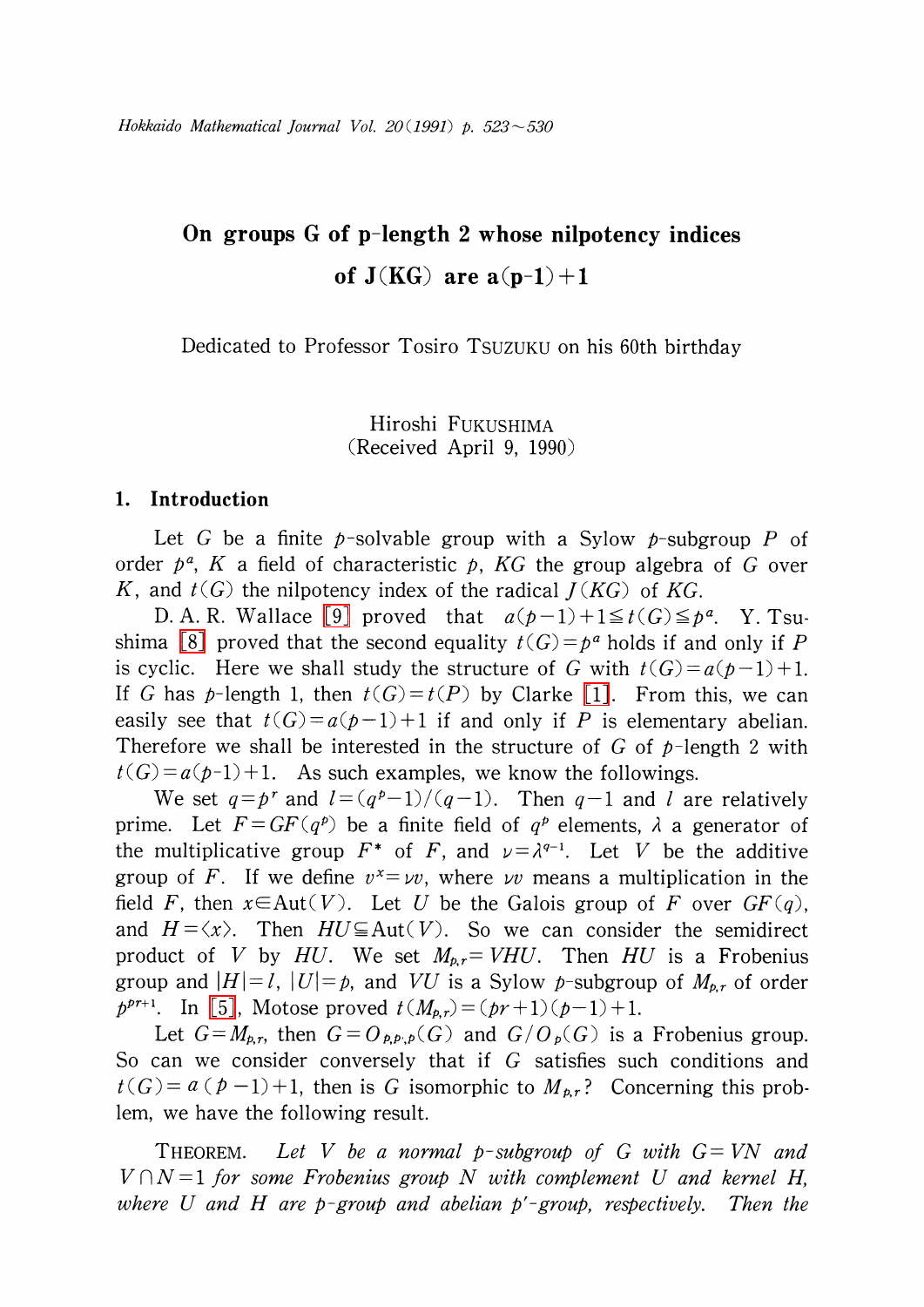follwing conditions are equivalent.

- (i)  $t(G) = a(p-1)+1$ , where  $p^{a}$  is the order of a Sylow p-subgroup of G.
- (ii)  $(A)$  U and V are elementary abelian. (B)  $C_{G}(x)$  contains a Sylow p-subgroup of G for every element x of V.
- (iii) Set  $\overline{G} = G/O_{p\cdot}(G)$ . Then  $\overline{G} = [\overline{V}, \overline{H}] \overline{N} \times C \overline{v}(\overline{H})$  and  $[\overline{V}, \overline{W}]$  $\operatorname{H}=\operatorname{V}_{1}\times\cdots\times\operatorname{V}_{m}$ , where  $\operatorname{V}_{i}$  is a minimal normal subgroup of  $V$ H,  $1\leq i\leq m$ . Furthermore  $\left[\begin{array}{ll} V, \ H\end{array}\right]H=(\ V_{1}H_{1})\times\cdots\times(\overline{V}_{m}\overline{H}_{m})$ , where  $H_{i}$  is a subgroup of  $H$  and  $\overline{V}_{i}\overline{H}_{i}\overline{U} \simeq M_{p,r_{i}}$  for some  $r_{i}$ .

### 2. Preliminaries

In this section we shall prove some lemmas which will be used to prove the theorem.

From Theorem 3. <sup>1</sup> of Wallace [\[9\],](#page-7-0) we have immediately the following result.

<span id="page-1-1"></span>LEMMA 1. Let G be a p-solvable group of order  $p^{a}m$ ,  $(p, m)=1$ , and have the following normal series

 $1=P_{0}\subseteq N_{0}\subseteq P_{1}\subseteq N_{1}\subseteq\cdots\cdots\subseteq P_{n}=G$ 

such that  $P_{i+1}/N_{i}$ ,  $N_{i}/P_{i}$  are p and p'-groups, respectively,  $0 \leq i \leq n-1$ . If  $t(G) = a(p-1)+1$ , then  $P_{i+1}/N_{i}$  is elementary abelian,  $0 \leq i \leq n-1$ .

<span id="page-1-2"></span>LEMMA 2.  $([7, Proposition 19, 8])$ . Let G act faithfully on vector space V of order  $q^{n}$  over  $GF(q)$ . Suppose A is a normal cyclic subgroup of G which acts irreducibly on V. Then we can identify V with the additive group of  $GF(q^{n})$  in such a way that  $G \subseteq T(q^{n})$  where  $T(q^{n})$  is the set of semilinear transformations of the form  $x\rightarrow ax^{\sigma}$  with  $a\in GF(q^n)$ ,  $a\neq 0$ and  $\sigma$  a field automorphism. Furthermore  $C_{G}(A)$  is contained in the subgroup of  $T(q^{n})$  consisting of linear transformations (that is,  $\sigma=1$ ).

<span id="page-1-0"></span>LEMMA 3.  $(3,$  Theorem 4. 6, p409]). Let G satisfy the assumption of the theorem. Then the following conditions are equivalent.

- (1)  $t(G)=t(U)+t(V)-1$ .
- (2)  $\sum_{h\in H}z^{hu}-\sum_{h\in H}z^{h}\in J(KV)^{i+1}$  for all  $i\geq 0$ , all  $z\in J(KV)^{i}$  and all  $u \in U$

LEMMA. 4 Let G satisfy the assumption and (i) of the theorem. Then the following conditions hold.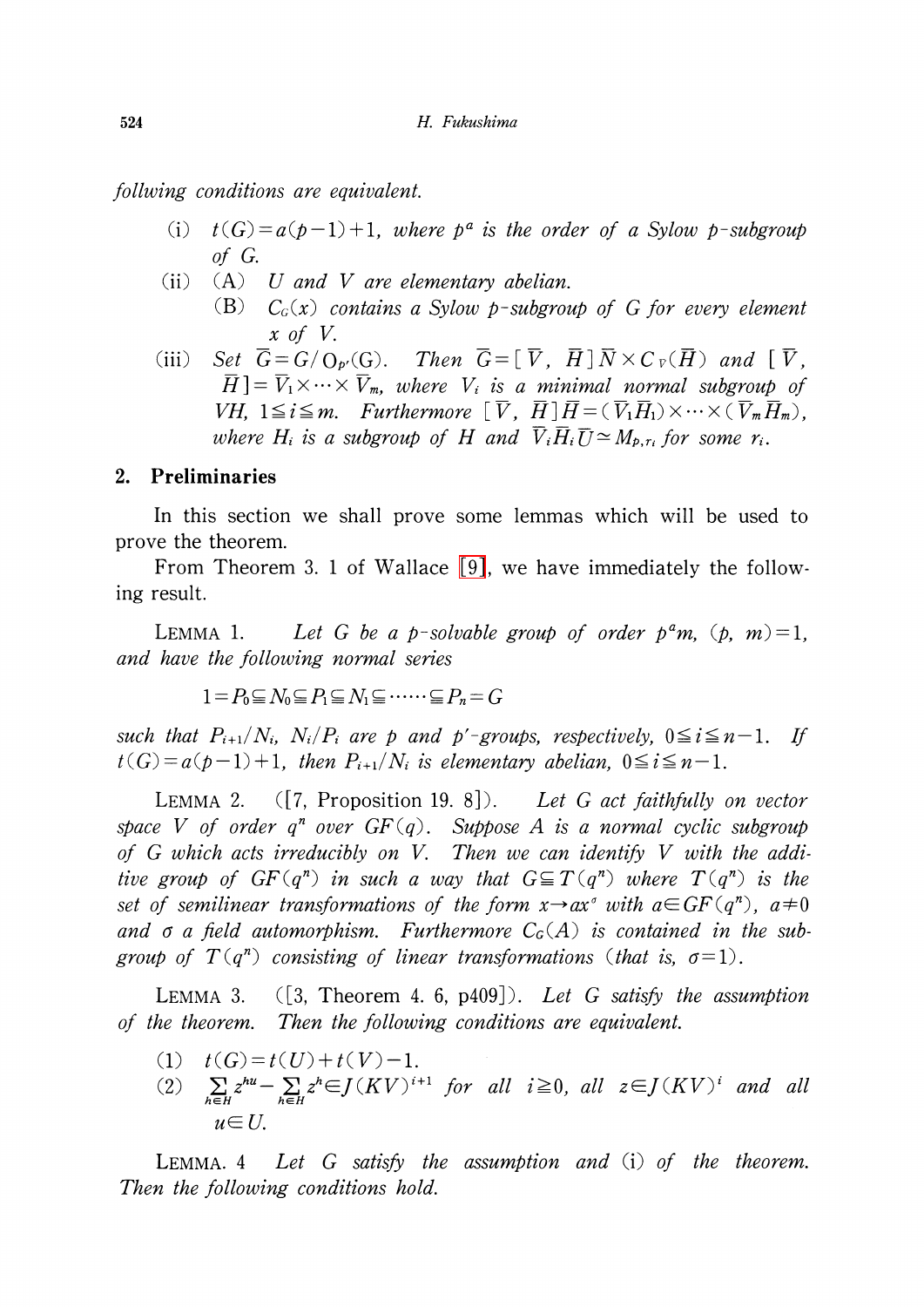- (1)  $|U|=p$  and V is elementary abelian.
- (2) If W is a H-invariant subgroup of V, then W is N-invariant.
- (3)  $\sum_{h\in H}z^{h}+(\sum_{h\in H}z^{h})^{s}+\cdots+(\sum_{h\in H}z^{h})^{s^{p- 1}}\in J(KV)^{i+ (p-1)}$  for all  $i\geq 0$  and all  $z \in I(KV)^{i}$ .

PROOF. (1) Since  $N=HU$  is a Frobenius group, (1) follows immediately by Lemma 1.

(2) Since H is a  $p'$ -group, V is completely reducible as H-module. So we may assume that W is an irreducible  $H$ -module. Then we have (2) by the proof of [6, Lemma 11(7)].

(3)  $HU$  acts on KV by conjugation. So KHU acts on KV by linear extention. Then

$$
z^{(\sum\limits_{\scriptscriptstyle h\in H}h)(s-1)}{=}(\sum\limits_{\scriptscriptstyle h\in H}z^h)^s-\sum\limits_{\scriptscriptstyle h\in H}z^h{\in}J\left(KV\right)^{i+1}
$$

by Lemma 3. Similarly

$$
\{z^{(\sum\limits_{\scriptscriptstyle h\in H}h)(s-1)\}_{\scriptscriptstyle h\in H}^{(\sum\limits_{\scriptscriptstyle h}h)(s-1)}{=}\big|H\big|z^{(\sum\limits_{\scriptscriptstyle h\in H}h)(s-1)^2}{\in}J(KV)^{i+2}
$$

by Lemma 3. Hence  $z^{(\sum_{k\in H}h)(s-1)^{2}}\in J(KV)^{i+2}$ . If we repeat this method, we have  $z^{(\sum_{h\in H}h)(s-1)^{p-1}}\in J(KV)^{i+(p-1)}$ . On the other hand  $(s-1)^{p-1}=1+s+\cdots$  $+s^{p-1}$ , and so

$$
z^{(\sum_{h \in H} h)(1+s+\cdots+s^{p-1})} = \sum_{h \in H} z^h + (\sum_{h \in H} z^h)^s + \cdots + (\sum_{h \in H} z^h)^{s^{p-1}} \in J(KV)^{i+(p-1)}.
$$

## 3. Proof of the Theorem

(ii) 
$$
\rightarrow
$$
 (i) For  $z \in V$ ,  $z^{h_0} \in Z(VU)$  for some  $h_0 \in H$  by (ii)(B). Then  
\n
$$
(\sum_{h \in H} z^h)^u = \sum_{h \in H} z^{h_0} = \sum_{h \in H} z^{h_0 h_0 - 1} h u = \sum_{h \in H} (z^{h_0})^{h u} = \sum_{h \in H} (z^{h_0})^{u - 1} h u = \sum_{h \in H} z^h.
$$

Hence  $t(G) = t(U) + t(V) - 1$  by [Lemma](#page-1-0) 3, and so  $t(G) = a(p-1)+1$  by  $(ii)(A).$ 

(iii) $\rightarrow$ (ii) It is clear that (ii) (A) holds. Let  $v\in V$ , then  $v=v_{1}\cdots v_{m}$ for some  $v_{i} \in V_{i}$ ,  $1 \leq i \leq m$ . Since  $V_{i}HU \simeq M_{p,r_{i}}$ , there exists an element  $h_{i}$  $\in H_{i}$  such that  $v_{i}^{h_{i}}\in C_{Vi}(U)\subseteq Z(VU)$ . Set  $h=h_{1}\cdots h_{m}\in H$ , then  $v^{h}=v_{1}^{h_{1}}\cdots$  $v_{m}^{h} \in Z(VU)$ . Hence  $C_{G}(v^{h}) \supseteq VU$ , and so  $C_{G}(v)\supseteq (VU)^{h^{-1}}\in Sy1_{p}(G)$ . This proves that  $(ii)(B)$  holds.

In the next proof, we denote by  $e$  the identity of  $G$ .

(i) $\rightarrow$ (iii) Let  $\overline{G}=G/O_{p}(G)$ . Then  $\overline{G}$  satisfies (i), and so we may assume that  $O_{p}(G) = \{e\}$ . By Lemma 4(1),  $|U| = p$  and V is elementary abelian. N acts on V by conjugation. So we can regard V as  $N=HU$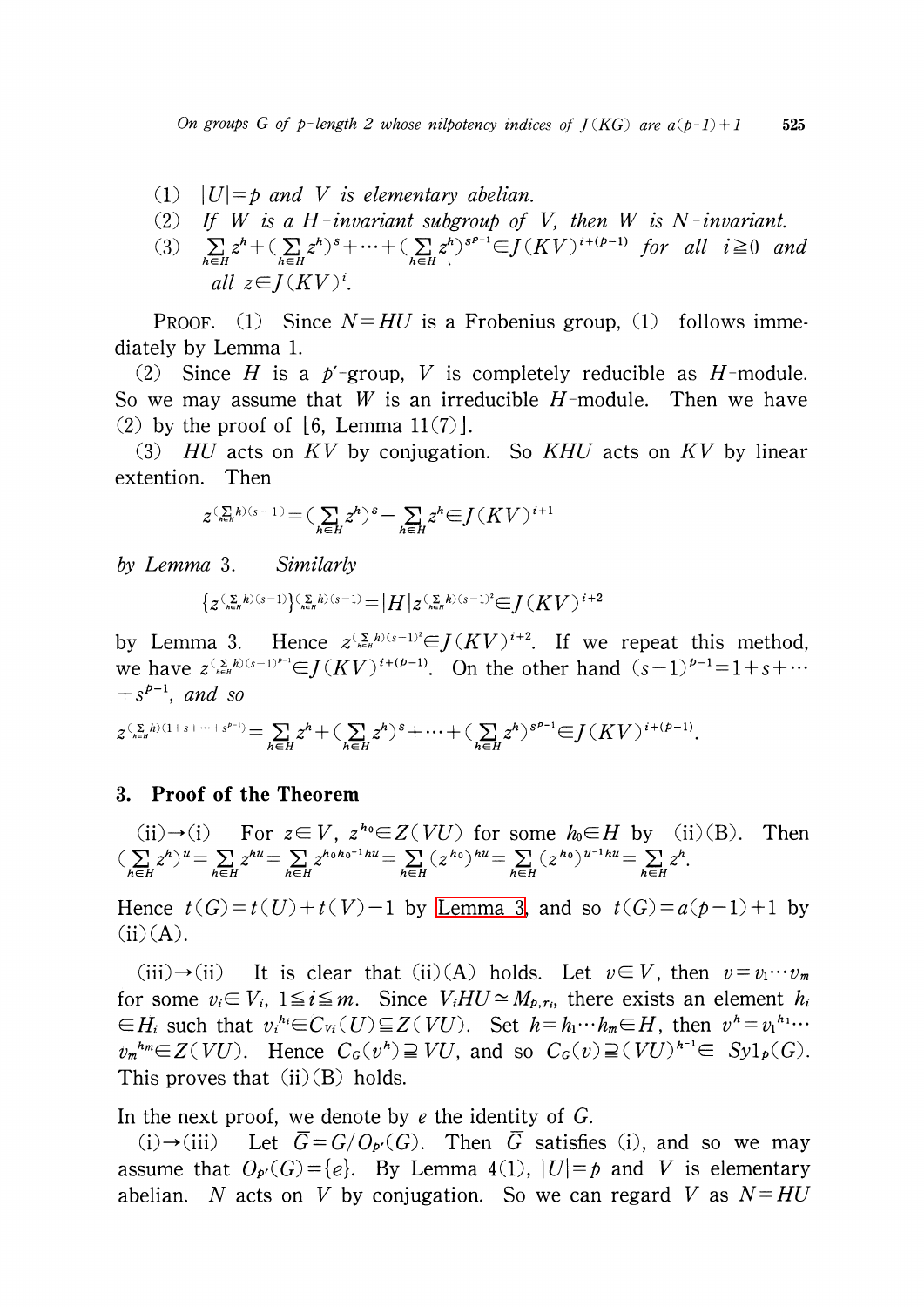module. Since H is a  $p^{\prime}$ -group, V is a completely reducible H-module. Let  $V = V_1 \times \cdots \times V_m$ , where  $V_{i}$  is an irreducible H-module,  $1 \leq i \leq m$ . Then by Lemma  $4(2)$ ,  $V_{i}$  is N-invariant.

If  $C_{V}(H)\neq\{e\}$ , then we may assume that  $[V_{1},H]=\{e\}$ . Since  $G\triangleright V_{2}\times$  $\cdots\times V_{m}H$  and  $G/V_{2}\times\cdots\times V_{m}H\simeq V_{1}U,$   $V_{1}U$  is elementary abelian by [Lemma](#page-1-1) 1, in particular  $[V_{1}, U]=\{e\}$ . Hence  $G=(V_{2}\times\cdots\times V_{m}HU)\times V_{1}$ . Since  $V_{2}\times\cdots\times V_{m}HU\simeq G/V_{1}$  satisfies (i), we may assume that  $C_{V}(H)=$ \{e\} .

Let  $L_{i}=V_{i}HU$  and  $L_{i}=V_{i}HU/C_{H}( V_{i})$ ,  $1\leq i\leq m$ . Then  $\overline{L}_{i}=\overline{V}_{i}\overline{H}\overline{U}$ and  $\overline{H}$  is cyclic since  $\overline{H}$  is abelian and  $\overline{H}$  acts irreducibly and faithfully on  $\overline{V}_{i}$ . Since  $\overline{V}_{i}\simeq V_{i}$  and  $\overline{U}\simeq U$ , we can identify  $\overline{V}_{i}$  and  $\overline{U}$  with  $V_{i}$  and U, respectively. By [Lemma](#page-1-2) 2, we can identify  $V_{i}$  with the additive group of  $GF(p^{n_{i}})$  in such a way that  $\overline{H}\overline{U} \subseteq T(p^{n_{i}})$ , where  $p^{n_{i}}=|V_{i}|$ . Furthermore  $\overline{H}$  is contained in the subgroup of  $T(p^{n_{i}})$  consisting of linear transformations.

Let  $Gal(GF(p^{n_{i}})/GF(p)) = \langle\tau\rangle$  and  $\sigma=\tau^{r_{i}}$ , where  $n_{i}=pr_{i}$ . Furthermore  $C_{V_{i}}(\sigma) = GF(q_{i})$ , where  $q_{i} = p^{r_{i}}$ . By considering the structure of  $T(p^{n_{i}})$ , a conjugate subgroup of  $\bar{H}\bar{U}$  in  $T(p^{n_{i}})$  contains  $\sigma$ . So let  $U=$  $\langle s\rangle$ , then we may assume that  $s=\sigma$ . When we identify  $V_{i}$  with  $GF(p^{n_{i}})$ , let  $V_{i}^{*}$  be the multiplicative group of  $V_{i}$ . Set  $\langle\lambda_{i}\rangle=C_{Vi*}(s)$  and  $\langle\nu_{i}\rangle=$  $[V_{i}^{*}, \langle s\rangle]$ , then  $V_{i}^{*}=\langle \lambda_{i}\rangle\times\langle \nu_{i}\rangle$ . Let  $x\in H$  such that  $\langle \overline{x}\rangle=\overline{H}$ . Then there exists  $\xi_{i}\in V_{i}^{*}$  such that  $v^{x}=\xi_{i}v$  for every element  $v\in V_{i}$ , where  $\xi_{i}v$ means a multiplication of  $\xi_{i}$  and v in  $GF(p^{n_{i}})(=V_{i})$ . Since  $\overline{HU}$  is a Frobenius group,  $\overline{x^{s}}=\overline{x}^{j}$  for some  $\overline{x}^{j}\neq\overline{x}$ . Let 1 be the identity of  $V_{i}^{*}$ , then  $(1^{x})^{s} = \xi_{i}^{s}$  and  $(1^{x})^{s}=1^{xs}=1^{s^{-1}xs}=1^{x^{j}}=\xi_{i}^{j}$ . Hence  $\xi_{i}^{s}=\xi_{i}^{j}\neq\xi_{i}$ . This implies that s acts fixted-point-freely on  $\langle\xi_{i}\rangle$ . Hence  $\langle\xi_{i}\rangle=[\langle\xi_{i}\rangle, \langle s\rangle]\subseteq$  $\langle\nu_{i}\rangle,$  and so  $\overline{L}_{i}\hspace{-0.5mm}\subseteq\hspace{-0.5mm} M_{p,r_{i}}.$ 

Now we shall divide the remainder of the proof into several steps.

STEP 1. The following conditions hold.

(1) If  $C_{V_{i}}(h) \neq \{e\}$  for some  $V_{i}$  and  $h \in H$ , then  $[V_{i}, h] = \{e\}.$ 

(2) If  $a^{h}\in C_{V_{i}*}(s)$  for some  $a\in C_{V_{i}*}(s)$  and  $h\in H$ , then  $[V_{i}, h]=\{e\}$ .

PROOF. (1) Since H is abelian,  $C_{V_{i}}(h)$  is H-invariant. Moreover, since  $V_{i}$  is an irreducible H-module,  $C_{V_{i}}(h) = V_{i}$ , and so [  $V_{i}$ ,  $h$ ] =  $\{e\}$ .

(2) Two elements of  $Z(UV)$  are conjugate in G if and only if they are conjugate in  $N_{G}( VU)$  (See [Gorenstein, Finite groups, p. 240 Th. 1. 1]). Since  $N = UH$  is a Frobenius group,  $N_{G}( VU) = VU$ . Hence  $a^h = a$  and so  $e \neq a \in C_{V_{t}*}(h)$ . Then (2) follows from (1).

Let  $A$  = {( $\mu_{1}$ , …,  $\mu_{m}$ )| $\mu_{i}$   $\in$   $<$   $\nu_{i}$   $>$  , 1 $\leq$   $i$   $\leq$   $m\}$ . Next we define the action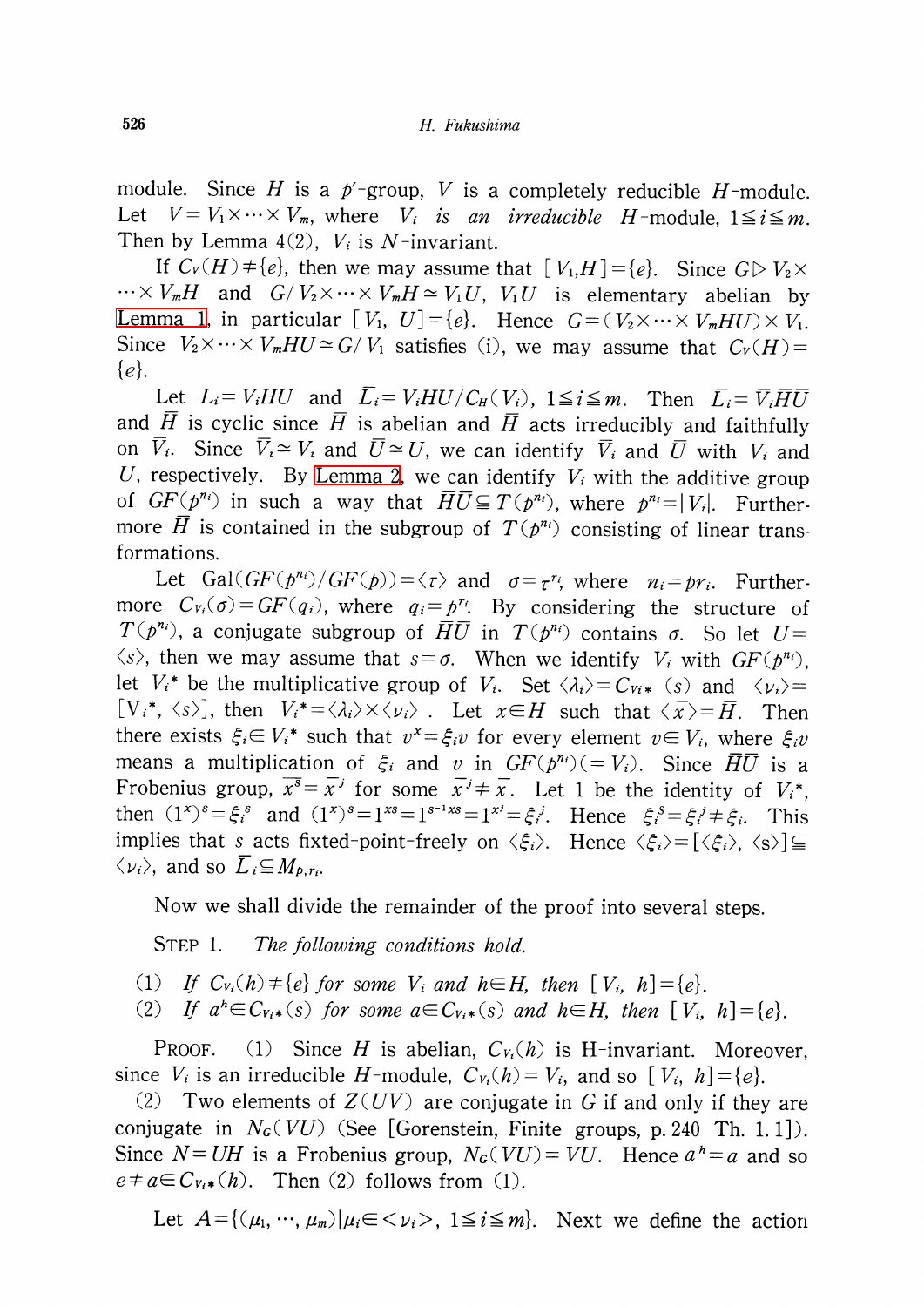of HU on A as follows:

 $(\mu_{1}, \cdots \mu_{m})^{g}=(\mu_{1}^{g}, \cdots, \mu_{m}^{g})$  for  $g\in HU$ .

STEP 2. The following conditions holds.

 $(1)$  H acts regularly on A.

(2) If H acts transitively on A, then  $(ii)$  (B) holds.

PROOF. (1) If  $(\mu_{1}, \dots, \mu_{m})^{h}=(\mu_{1}, \dots, \mu_{m})$ , then  $\mu_{i}\in C_{V}(h)$ ,  $1\leq i\leq m$ . By Step 1(1),  $[V_i, h] = \{e\}$ , and so  $[V, h] = \{e\}$ . Since  $O_{p}(G) = \{e\}$ ,  $h = e$ . Hence  $H$  acts regularly on  $A$ .

(2) Let  $a\in V$ , then  $a=(\alpha_{1}\mu_{1})\cdots (\alpha_{m}\mu_{m})$ , where  $\alpha_{i}\in C_{V_{i}}(s)$  and  $\mu_{i}\in\langle\nu_{i}\rangle$ , and  $\alpha_{i}\mu_{i}$  means a multiplication of  $\alpha_{i}$  and  $\mu_{i}$  in  $GF(p^{n_{i}})\ (=V_{i})$ ,  $1\leq i\leq m$ . Since H acts transitively on A,  $(\mu_{1}$ ,  $\dots$ ,  $\mu_{m})^{h}=(1, \dots, 1)$  for some  $h\in H$ , where 1 is the identity of  $V_{i}^{*}$ . Since  $\mu_{i}^{h}=1$ ,  $v^{h}=\mu_{i}^{-1}v$  for every element v  $\in V_{i}$ . In particular  $(\alpha_{i}\mu_{i})^{h}=\mu_{i}^{-1}\alpha_{i}\mu_{i}=\alpha_{i}$ ,  $1\leq i\leq m$ . Hence  $a^{h}=\{(\alpha_{1}\mu_{1})\cdots$  $(\alpha_{m}\mu_{m})\}^{h}=(\alpha_{1}\mu_{1})^{h}\cdots(\alpha_{m}\mu_{m})^{h}=\alpha_{1}\cdots\alpha_{m}\in C_{V}(s)\subseteq Z ( VU).$ 

Let  $A_{0},A_{1}, \cdots, A_{r}$  be the H-orbits of A, where  $(1, \cdots, 1)\in A_{0}$ . Since U normalizes H,  $U=\langle s\rangle$  induces a permutation on the set of the H-orbits of A.

STEP 3. A<sub>0</sub> is the only orbit which is fixed by s.

PROOF. Since  $(|s|, |H|) = 1$ , a s-invariant orbit contains an element which is fixed by s. Since  $C_{\langle\nu_{\ell}\rangle}(s)=1$ ,  $(1, \dots, 1)$  is the only element of A which in fixed by s and the assertion follows.

STEP 4. Let  $(\eta_{1}$ ,  $\cdots\eta_{m})\in A$ , then there exists  $y\in Aut(V)$  which satisfies the following conditions.

- (1) y fixes  $V_i$ ,  $1 \leq i \leq m$ .
- (2) If we define the action of  $y$  as follows:  $(\mu_{1} ,\cdots, \mu_{m})^{y}=(\mu_{1}^{\ \ y},\cdots, \mu_{m}^{\ \ y})$  for  $(\mu_{1} ,\cdots, \mu_{m})\in A$ , then y acts on A.
- (3)  $(\eta_{1}, \cdots, \eta_{m})^{y}=(1, \cdots, 1).$
- (4) y commutes with every element of H in Aut  $(V)$ .

PROOF. If we define  $y \in Aut(V)$  as follows:

 $(v_{1}\cdots v_{m})^{y} = (\eta_{1}^{-1}v_{1})\cdots (\eta_{m}^{-1}v_{m}),$  where  $v_{i}\in V_{i}, 1 \leq i \leq m$ ,

then  $y \in Aut(V)$  and y fixes  $V_{i}$ . Furthermore  $(\eta_{1},\dots, \eta_{m})^{y}=(\eta_{1}^{y},\dots, \eta_{m}^{y})=$  $(1, \dots, 1)$ . Next, since  $\eta_{i} \in \langle\nu_{i}\rangle$ ,  $1 \leq i \leq m$ , y acts on A. Let  $h \in H$ , then  $(v_{1}\cdots v_{m})^{h} = (\xi_{1}v_{1})\cdots(\xi_{m}v_{m})$ , where  $\xi_{i}\in\langle\nu_{i}\rangle$  and  $v_{i}\in V_{i}$ ,  $1\leq i\leq m$ . Then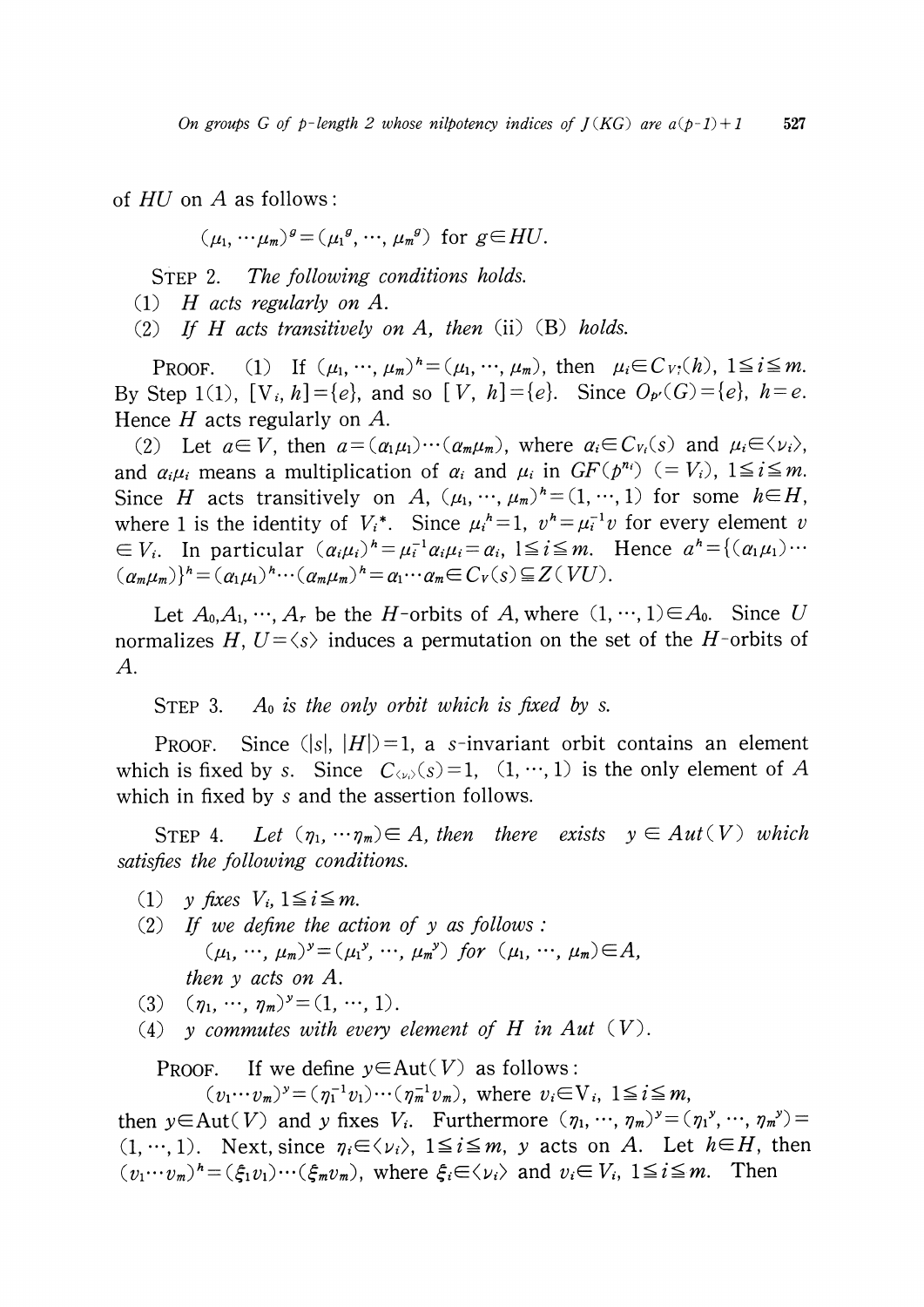$(v_{1}\cdots v_{m})^{hy}=\{(\xi_{1}v_{1})\cdots(\xi_{m}v_{m})\}^{y}$  $=(\eta_{1}^{-1}\xi_{1}v_{1})\cdots(\eta_{m}^{-1}\xi_{m}v_{m})$ 

and

$$
(v_1 \cdots v_m)^{y_h} = \{ (\eta_1^{-1} v_1) \cdots (\eta_m^{-1} v_m) \}^h
$$
  
=  $(\xi_1 \eta_1^{-1} v_1) \cdots (\xi_m \eta_m^{-1} v_m),$ 

and so (4) follows.

Let  $\hat{S}=\sum_{v\in S}v(\in KG)$  for any subset S of V and let  $V_{1}^{*}\times\cdots\times V_{m}^{*}=$  $\{v_{1}\cdots v_{m}|v_{i}\in V_{i}^{*},\; 1\leq i\leq m\}$ . Set  $z=\hat{V}-V_{1}^{*}\times\cdots\times V_{m}^{*}$  and

$$
z_n = z + \sum_{(\mu_1,\cdots,\mu_m)\in A_n} \sum_{\substack{\alpha_i \in C_V:*(s) \\ 1 \le i \le m}} (\alpha_1 \mu_1) \cdots (\alpha_m \mu_m), \ 0 \le n \le r.
$$

Since  $\{(\alpha_{1}\mu_{1})\cdots(\alpha_{m}\mu_{m})\}^{\prime n}=(\alpha_{1}\mu_{1}^{h})\cdots(\alpha_{m}\mu_{m}^{h}),$  $z_{n}=z+ \sum_{h\in H}\sum_{a_{i}}\{(\alpha_{1}\eta_{1})\cdots(\alpha_{m}\eta_{m})\}^{h}$ 

for some fixed element  $(\eta_{1}, \dots, \eta_{m})\!\in\! A_{n}$ , and so  $z_{n}^{\;n}=z_{n}$  for  $\forall h\!\in\! H.$ 

STEP 5. Let t be the maximal positive integer such that  $z_{0} \in J(KV)^{t}$ , then for  $z_{n}$ ,  $1\leq n\leq r$ , t is also the maximal positive integer such that  $z_{n}\in$  $J(KV)^{t}$ . Furthermore, if  $t=d(p-1)$ , where  $|V|=p^{d}$ , then (ii) (B) holds.

PROOF. Let 
$$
y \in Aut(V)
$$
 as in Step 4. Then  
\n
$$
z_n^y = z^y + \left\{ \sum_{h \in H} \sum_{\alpha_i} (a_1 \eta_1) \cdots (a_m \eta_m) \right\}^{hy}
$$
\n
$$
= z + \left\{ \sum_{h \in H} \sum_{\alpha_i} (a_1 \eta_1) \cdots (a_m \eta_m) \right\}^{hy}
$$
 (by Step 4(1))  
\n
$$
= z + \left\{ \sum_{h \in H} \sum_{\alpha_i} (a_1 \eta_1) \cdots (a_m \eta_m) \right\}^{yh}
$$
 (by Step 4(4))  
\n
$$
= z + \left\{ \sum_{h \in H} \sum_{\alpha_i} (a_1 1) \cdots (a_m 1) \right\}^h
$$
 (by Step 4(3))  
\n
$$
= z_0.
$$

Since  $y \in Aut(V)$ , the first assertion follows.

We remark  $J(KV)^{d(p-1)}=K\hat{V}$ . Hence, if  $z_{0} \in J(KV)^{d(p-1)}$ ,  $A_{0}=A$ , and so  $H$  acts transitively on  $A$ . By Step 2(2), the second assertion follows.

STEP 6. (ii)  $(B)$  holds.

PROOF. Suppose false, then  $r \geq 1$  by Step 2(2). Let $\{A_{1}, \dots, A_{p}\}$  be a s-orbit. For example, if  $A_{1}^{s}=A_{2}$ , then

$$
\{\sum_{(\mu_1,\cdots,\mu_m)\in A_1}\sum_{\substack{\alpha_i\in C_{Yi}*(s)\\1\leq i\leq m}}(\alpha_1\mu_1)\cdots(\alpha_m\mu_m)\}^s
$$
  
= 
$$
\sum_{(\mu_1s,\cdots,\mu_ms),\in A_2}\sum_{\alpha_i}(\alpha_1\mu_1^s)\cdots(\alpha_m\mu_m^s).
$$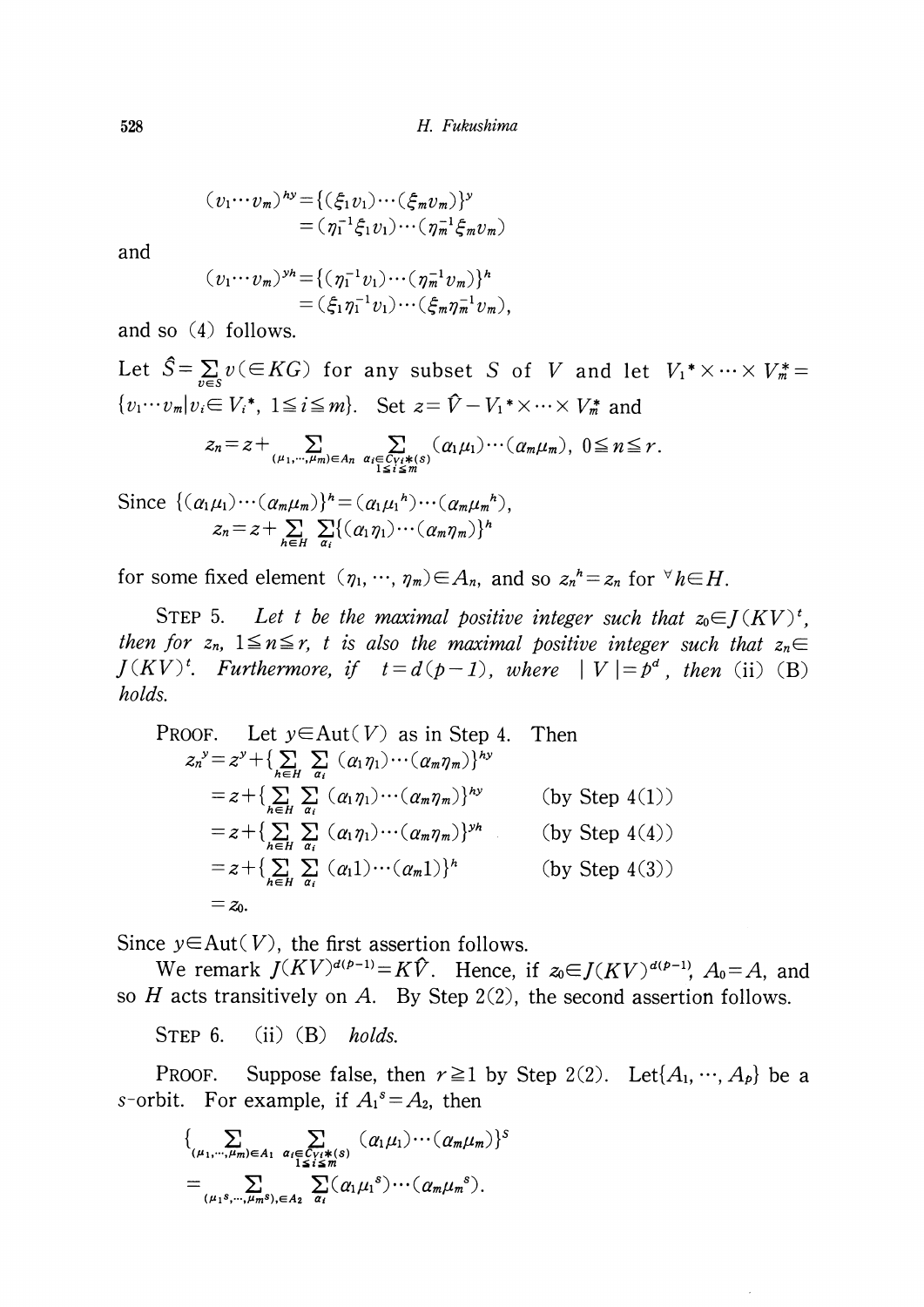Since  $\alpha_{i}\in C_{V\cdot i*}(s)$ ,  $1\leq i\leq m$ ,  $z_{1}^{s}=z_{2}$ . By Lemma  $4(3)$ ,

$$
\sum_{h \in H} z_1^h + (\sum_{h \in H} z_1^h)^s + \dots + (\sum_{h \in H} z_1^h)^{s^{p-1}} = |H|(z_1 + z_1^s + \dots + z_1^{s^{p-1}})
$$
  
= |H|(z\_1 + \dots + z\_p) \in J(KV)^{t + (p-1)}

The same thing holds for another orbits, and so  $z_{1}+\cdots+z_{r}\in J(KV)^{t+(p-1)}$  $\subseteq$   $I(KV)^{t+1}$  by Step 3. Then

$$
z_0 + z_1 + \cdots + z_r
$$
  
\n
$$
= z + \sum_{(\mu_1, \dots, \mu_m) \in A_0} \sum_{a_i} (a_1 \mu_1) \cdots (a_m \mu_m) + \sum_{j=1}^p \{ \sum_{(\mu_1, \dots, \mu_m) \in A_j} \sum_{a_i} (a_1 \mu_1) \cdots (a_m \mu_m) \} + \cdots
$$
  
\n
$$
= z + \sum_{j=0}^r \sum_{(\mu_1, \dots, \mu_m) \in A_j} \sum_{a_i} (a_1 \mu_1) \cdots (a_m \mu_m)
$$
  
\n
$$
= z + \sum_{(\mu_1, \dots, \mu_m) \in A} \sum_{a_i} (a_1 \mu_1) \cdots (a_m \mu_m)
$$
  
\n
$$
= z + V_1^* \times \cdots \times V_m^*
$$
  
\n
$$
= \hat{V} \in J(KV)^{d(p-1)} \subseteq J(KV)^{t+1}
$$
 by Step 5.

Hence  $z_{0}=\hat{V}-(z_{1}+\cdots+z_{r})\in J(KV)^{t+1}$ , this contradicts the choice of t and the assertion follows.

STEP 7. Let  $H_{i}=C_{H} ( V_{1}\times\cdots\times V_{i-1}\times V_{i+1}\times\cdots\times V_{m})$ , then  $H=$  $C_{H} ( V_{i}) \times H_{i}$ ,  $1 \leq i \leq m$ .

PROOF. Let  $h\in H$ , and let  $a_{i}\in C_{V_{i}}^{*}(s)$ ,  $1\leq i\leq m$ . Since  $a_{1}\cdots a_{i}^{h}\cdots a_{m}$  $\epsilon \in V$ , there exists an element  $x\in H$  such that  $(a_{1}\cdots a_{i}{}^{h}\cdots a_{m})^{x}\in C_{V}(s)=0$  $\Pi C_{V_{i}}(s)$  by Step 6. Then  $a_{1}^{x} \in C_{V_{1}*}(s), \cdots, a_{i}^{hx} \in C_{V_{i}*}(s), \cdots, a_{m}^{x} \in C_{V_{m}*}(s)$ . By Step 1(2),  $x\in H_{i}$  and  $hx\in C_{H}( V_{i})$ , hence  $h=hxx^{-1}\in C_{H}(V_{i})H_{i}$ . Furthermore  $C_{H}( V_{i})\bigcap H_{i}=C_{H}( V)\subseteq O_{p'}(G)=\{e\}$  and the assertion follows.

STEP 8. (iii) holds.

PROOF. Since  $H = C_{H}(V_{2})\times H_{2}$  by Step 7,  $C_{H}( V_{1})=H_{2}\times C_{H}( V_{1}\times V_{2})$ . Hence  $H = H_{1}\times H_{2}\times C_{H}(\ V_{1}\times V_{2})$ . Similarly we have  $C_{H} ( V_{1}\times V_{2})=H_{3}\times$  $C_{H} ( V_{1}\times V_{2}\times V_{3})$ , and hence  $H=H_{1}\times H_{2}\times H_{3}\times C_{H} ( V_{1}\times V_{2}\times V_{3})$ . By the similar argument,  $H=H_{1}\times\cdots\times H_{m}\times C_{H} ( V)$ . Since  $O_{p}( G)=\{ e\}$ ,  $C_{H}( V)=\{e\}$ , and so  $H=H_{1}\times\cdots\times H_{m}$  and  $VH=(V_{1}H_{1})\times\cdots\times(V_{m}H_{m})$ . Then, by the first paragraph of the proof,  $M_{p,r_{i}}\supseteq V_{i}HU/C_{H} ( V_{i})=V_{i}HU/$  $H_{1}\times\cdots\times H_{i-1}\times H_{i+1}\times\cdots\times H_{m}\simeq V_{i}H_{i}U.$  If  $M_{p,r_{i}}\supsetneq V_{i}HU/C_{H} ( V_{i}), \langle \nu_{i}\rangle\supsetneq$  $\langle \xi_{i}\rangle$ , then  $\nu_{i}$  is not conjugate to any element of  $C_{V1}(s)$ . This contradicts Step 6. Therefore  $V_{i}H_{i}U\approx M_{p,r_{i}}$  and the assertion follows.

This proves  $(i) \rightarrow (iii)$  and completes the proof of the theorem.